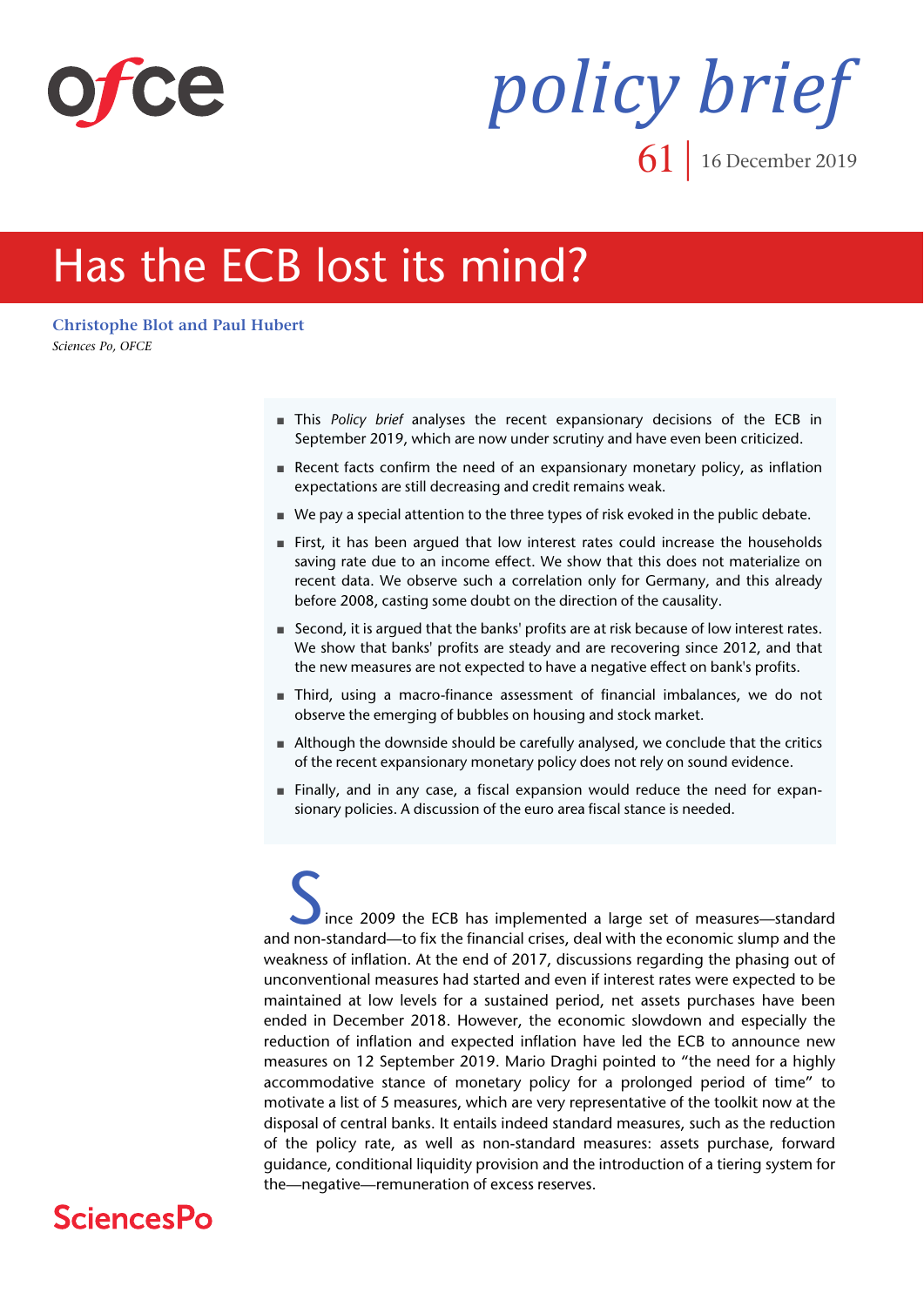### **1.**

As Sabine Lautenschläger, Jürgen Stark had also resigned from the ECB Board in September 2011 to express his disagreement concerning the outright purchases of public securities.

#### **2.**

Brunnermeier, M. K., & Koby, Y. (2018). "The reversal interest rate", *NBER Working Paper*, No. 25406.

The announcements made in September have been under heavy criticisms and it seems that the measures were adopted at a very narrow majority. The German member of the Board, Sabine Lautenschläger, has resigned since 31 October 2019 and several other members of the Governing council have publicly dissented expressing concerns about the risks associated to the ultra-loose monetary policy. Criticisms have also come from six former European central bankers, including Jürgen Stark and Otmar Issing, who were both chief economists of the ECB.<sup>1</sup> According to John Plender in the Financial Times, "the ECB critics are right to worry about ultra-loose monetary policy (because) moral hazard neuters market discipline, (…) paving the way for hyperinflation (like) in the Weimar Republic, (…) in Zimbabwe (…) and in Venezuela (…)". Criticisms have not only arisen from central bankers and had also gained citizens and the banks lobby who expressed worries about the return on their saving and their profitability. While non-standard monetary policy, backed by a burgeoning literature, was seen as a major instrument at the hands of central banks to magnify the expansionary stance of monetary policy, doubts are now raised not only about the potential side-effect of those decisions but even on the effectiveness of further softening. In a recent theoretical paper, Brunnermeier and Koby (2018) suggest that below a given rate—called the "reversal rate"—monetary policy would become contractionary instead of expansionary.<sup>2</sup> Regarding those criticisms, we examine why Mario Draghi has taken such decisions and whether these measures will succeed in reaching the inflation target or if they would mainly increase risks in the euro area. This Policy Brief deals with those issues. It notably reminds the expected effects of monetary policy decisions and assess the relevance of the criticisms recently raised.

### **The Governing Council policy decisions of 12 September 2019**

The Governing Council of the ECB announced a series of expansionary decisions after its 12 September 2019 meeting. One particularity of this announcement is that it covers a wide range of conventional and non-standard policy tools. On the side of conventional measures, the ECB decided to reduce the deposit facility rate by 10bp, bringing it further into negative territory at -0.5%. It also signalled that this is not a lower bound as the policy statement mentions that interest rates will remain "at present levels, or lower".

| <b>Policy instruments</b> | <b>Implementation details</b>                                                                                            |
|---------------------------|--------------------------------------------------------------------------------------------------------------------------|
| <b>Policy rates</b>       | 10bp deposit facility rate cut, from -0.40% to -0.50%<br>Possibility for more cuts                                       |
| <b>Tiering system</b>     | Exemption of part of excess reserves<br>Threshold at 6 times the required reserves                                       |
| Forward quidance          | Linked to core inflation                                                                                                 |
| QE                        | New Asset Purchase Programme (APP)<br>20 €Bn per month<br>No end date                                                    |
| <b>TLTRO</b>              | 3 <sup>rd</sup> programme<br>Maturities extended to 3 years<br>Removal of the 10bp spread over the deposit facility rate |

#### Table 1. **The 12 September 2019 decisions**

*Source:* https://www.ecb.europa.eu/press/pressconf/2019/html/ecb.is190912~658eb51d68.en.html.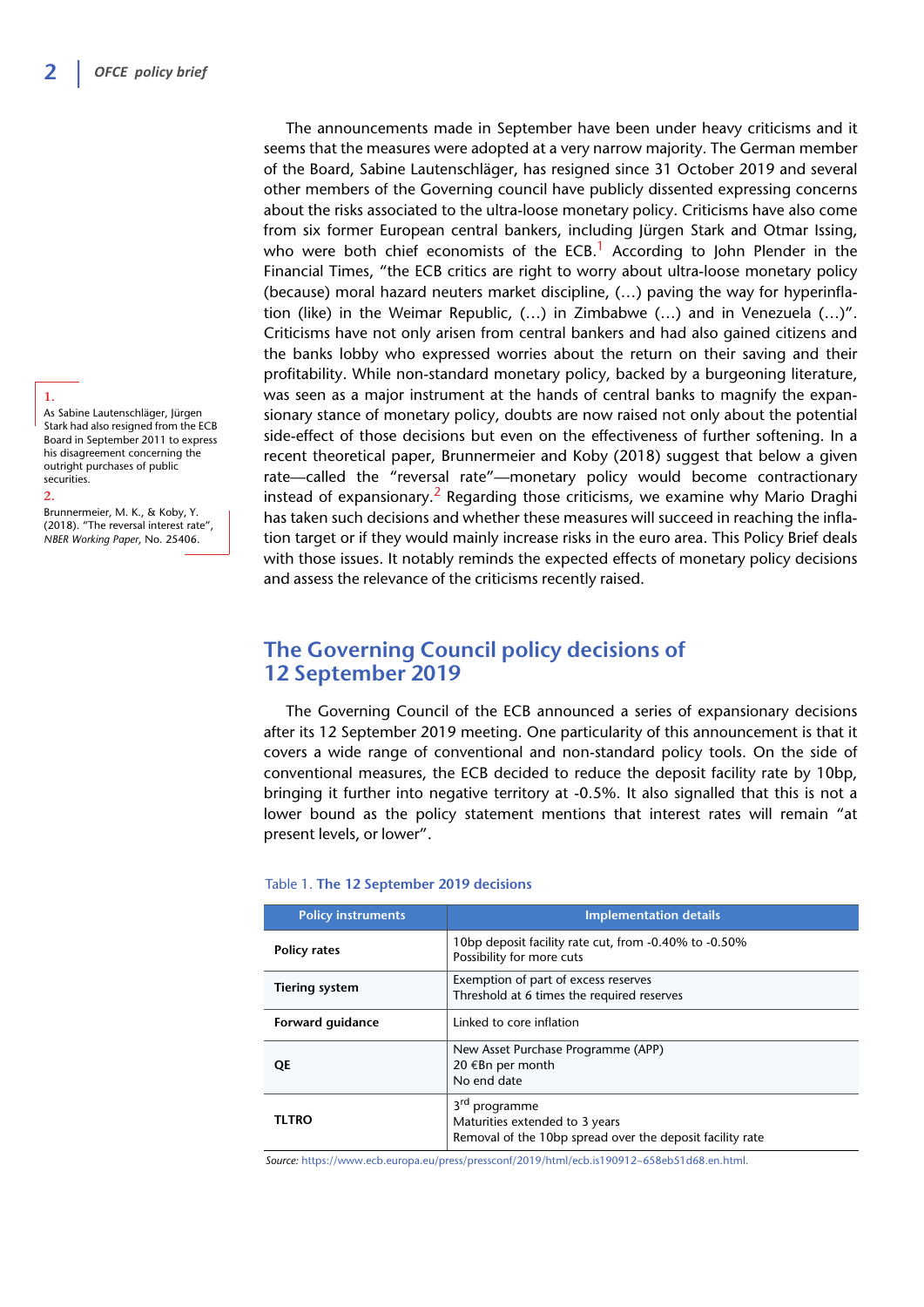On the side of non-standard policy measures, the most notable one is the introduction of a two-tier system for reserve remuneration in which part of banks' holdings of excess liquidity will be exempted from the (negative) deposit facility rate. The two-tier system applies to excess reserves held in reserve accounts, but does not apply to excess liquidity held at the ECB's deposit facility. The excess reserve holdings beyond the minimum reserve requirements that is exempted from the deposit facility rate is determined as a multiple of a commercial bank's minimum reserve requirements. The multiplier will be the same for all commercial banks. The non-exempted excess reserves will continue to be remunerated at the deposit facility rate (or zero percent depending which is lower). The Governing Council has decided to set the initial multiplier at six, but this could vary over time.

Another clear innovation in the use of policy instruments relates to the use of the forward guidance policy. The commitment of the Governing Council to keep interest rates low for a long period is now explicitly linked to core inflation. The policy statement makes it now crystal clear that the future evolution of the policy rates will depend on whether "*we have seen the inflation outlook robustly converge to a level sufficiently close to, but below, 2% within our projection horizon, and such convergence has been consistently reflected in underlying inflation dynamics*". There are two information here: the forward guidance becomes state-contingent rather than time-contingent and the state-variable is not headline but core inflation. However, the ECB still defines price stability using headline inflation, measured by the year-on-year increase in the Harmonised Index of Consumer Prices (HICP), close but below 2%.

The Governing Council also decided to launch a new series of targeted longer-term refinancing operations (TLTRO III) with new modalities compared to the previous TLTRO II programme.<sup>3</sup> The maturities of the operation are extended from 2 to 3 years. In addition, the 10bp spread over the deposit facility rate for banks whose eligible net lending exceeds the benchmark is removed. For banks for which net lending is not large enough, so not eligible, the interest rate of operations is the one of main refinancing operations (so 0% currently).

**3.** TLTRO are refinancing operations proposed to credit institutions in the euro area conditional to the total amount of loans granted to the nonfinancial private sector, excluding loans to households for house purchase.



### Figure 1. **QE monthly asset purchases**

*Note:* The date until which asset purchases will continue is so far unknown and 2022 is only indicative here. *Source:* ECB.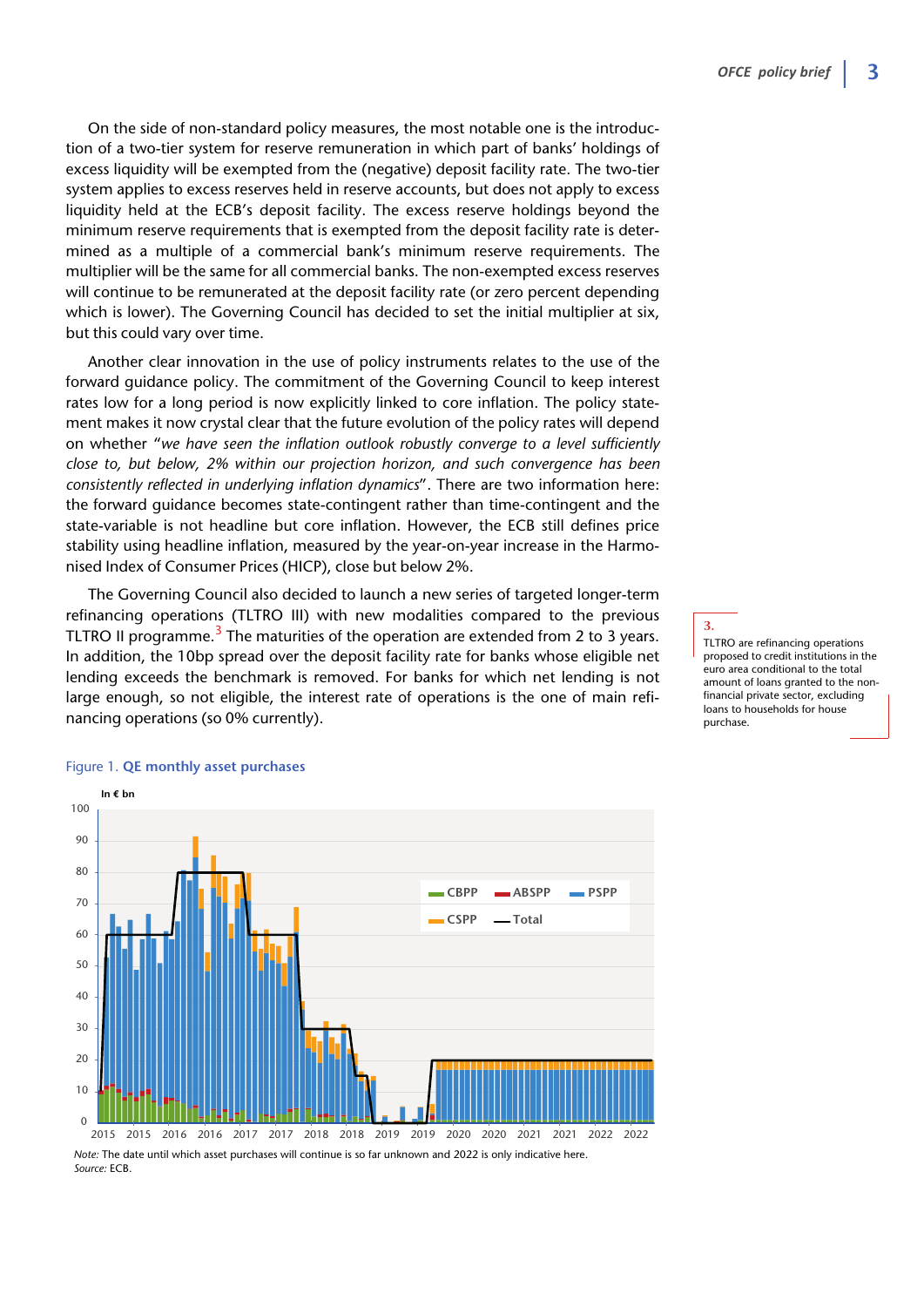Finally, the Governing Council decided to reignite net purchases under the same conditions as the original asset purchase programme (APP) at a monthly pace of €20 billion (see Figure 1). One key element of this new QE program compared to the previous one is that it is now *open-ended*. Rather than announcing an overall amount for a given period, announcing a rhythm of monthly purchases without an end date might be a way to signal that the Governing council sees the transmission channel of QE through flows or purchases rather than the stock of bonds acquired. In the press conference following the policy statement, Mario Draghi clarified that the allocation of the purchases would be "by and large the same asset mix" than before, such that the public sector purchase programme (PSPP) would represent €16bn (80%), the corporate sector purchase programme (CSPP) €3bn (15%) and the covered bond purchase programme (CBPP3) and asset-backed securities purchase programme (ABSPP) €1bn (5%).

### **Why such an expansionary package?**

As stressed in the press conference following these monetary decisions, the ECB has considered that further expansionary measures were needed to support inflation in a context of weakening growth. The primary objective of the ECB is indeed to maintain price stability. To that end, the ECB defines price stability as a year-on-year increase in the Harmonised Index of Consumer Prices (HICP) for the euro area below but close to  $2\%$ .<sup>4</sup> More recently, Mario Draghi indicated that the ECB was concerned by excess inflation as much as by the lack of inflation suggesting that it would react symmetrically when inflation is below or above the target, strengthening the importance of this reference for the conduct of monetary policy. Beyond the objective of price stability, the ECB is expected to support the "general economic policies in the Union", and mainly employment and growth.





*Note:* Long-term inflation expectations are measured with 5-year / 5-year forward inflation swaps and are available only since 2012 *Sources:* Eurostat and Datastream.

**4.** This quantification of the target was clarified in 2003. From 1999 to 2003, it was only mentioned that inflation should be below 2% target in the medium-term. The 2% level was consequently interpreted as an upper limit. Implicitly inflation between 0 and 2% would have been tolerated. By adding that inflation should be close to 2%, it makes this target a reference value.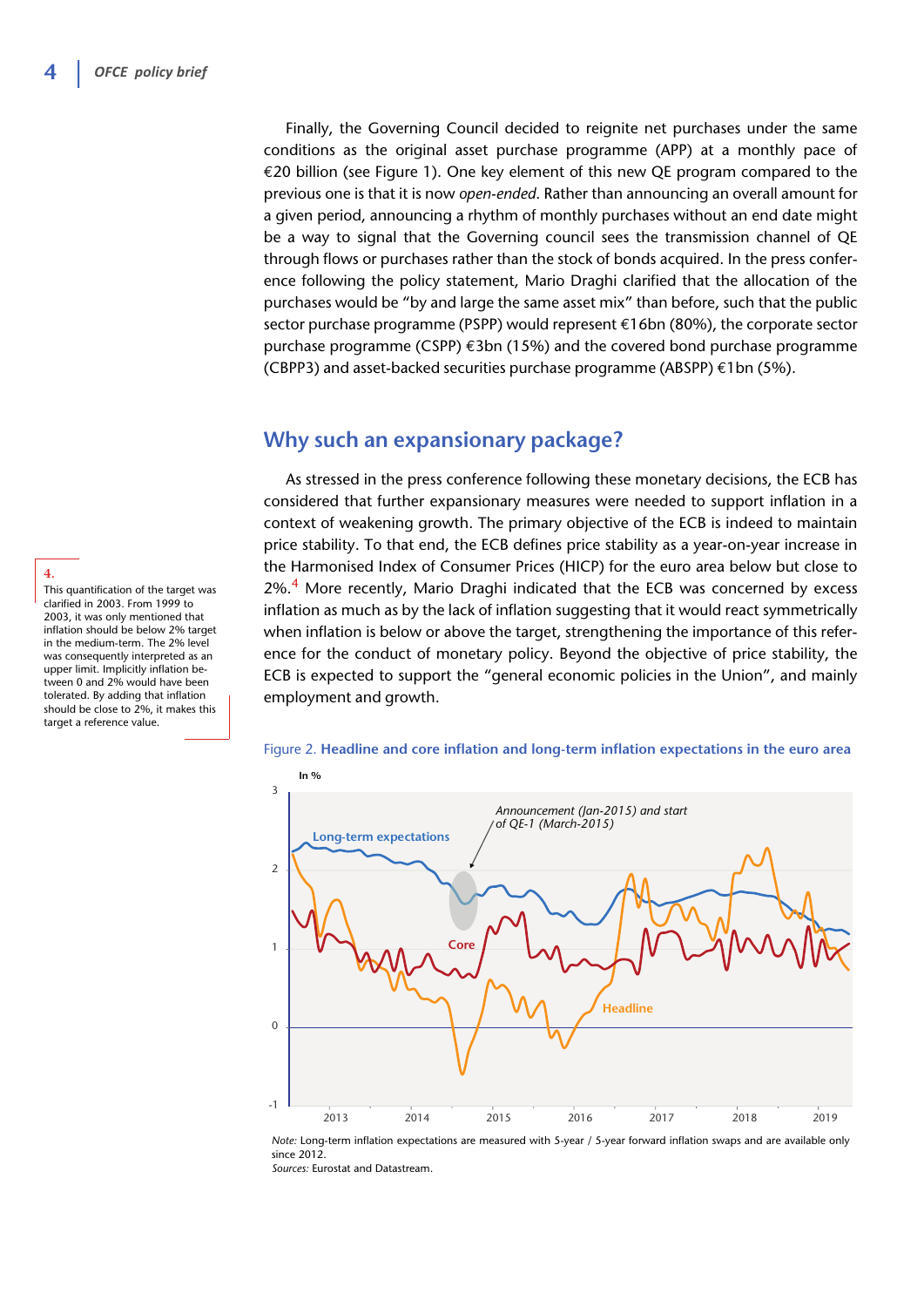The recent inflation and GDP growth figures have shown some signs of slowdown. Since January 2014, the average inflation in the euro area stands at 0.9 % and it has recently decreased in line with the fall of energy prices (see Figure 2). Yet, even underlying (or core) inflation which does not account for volatile prices is well below 2 % and has fluctuated around 1 % for several months. While inflation has been in line with the target before the Global financial crisis (2,1% on average from 1999 to the end of 2007), it has been significantly below 2% in average from January 2008 to august 2019.

As the effect of monetary policy are transmitted with some lags, it is crucial for central banks not to focus excessively on current inflation but to adjust the stance of monetary policy regarding the expected inflation. According to the ECB staff projections released in September, inflation is expected to stand at 1 % in 2020, 0.4 point below the June's forecast.<sup>5</sup> Besides, long-term market expectations, measured by the five-year ahead inflation for 5 years, have continuously decreased since 2018 and stood close to 1.2 % since the start of 2019. Survey measures do not show more signs of acceleration. According to the recent "Survey of Professional Forecasters" for which long-term expectations are much stickier, expected inflation at a 5-year horizon amounts to 1.7 %, 0.2 point less than in 2018-Q4. Consequently, all forecasts suggest that inflation will remain below 2 % in the following quarters and that it could be anchored to a level significantly below the level targeted by the ECB. Given the mandate of the ECB, monetary policy is expected to remain expansionary. If the current stance of monetary policy does not provide enough stimulus to raise inflation in the medium-term, it is consistent with the mandate and the strategy elaborated by the ECB to take additional measures as those that were announced in September.

# **In % of GDP** 35 40 45 50 55 **Credit to households Credits to non-financial corporations**

Figure 3. **Credit in the euro area**

*Source:* ECB. 1999 2000 2001 2002 2003 2004 2005 2006 2007 2008 2009 2010 2011 2012 2013 2014 2015 2016 2017 2018 2019

Finally, economic growth in the euro area has also been revised downward and is now expected to reach 1.2 % in 2020 according to the OFCE (*[OFCE Policy brief](https://www.ofce.sciences-po.fr/pdf/pbrief/2019/OFCEpbrief60.pdf)*, 60) but also to the European Commission and the Eurosystem's staff. The unemployment rate would stabilize at 7.4 % in 2020-2021 close to the lowest value reached before the outbreak of the 2008-2009 recession. However, risks (trade war, Brexit) mainly point toward a slowdown of the economy. The deterioration of the growth perspectives and

**5.** The OFCE October forecast for inflation in the euro area is 1.2 %.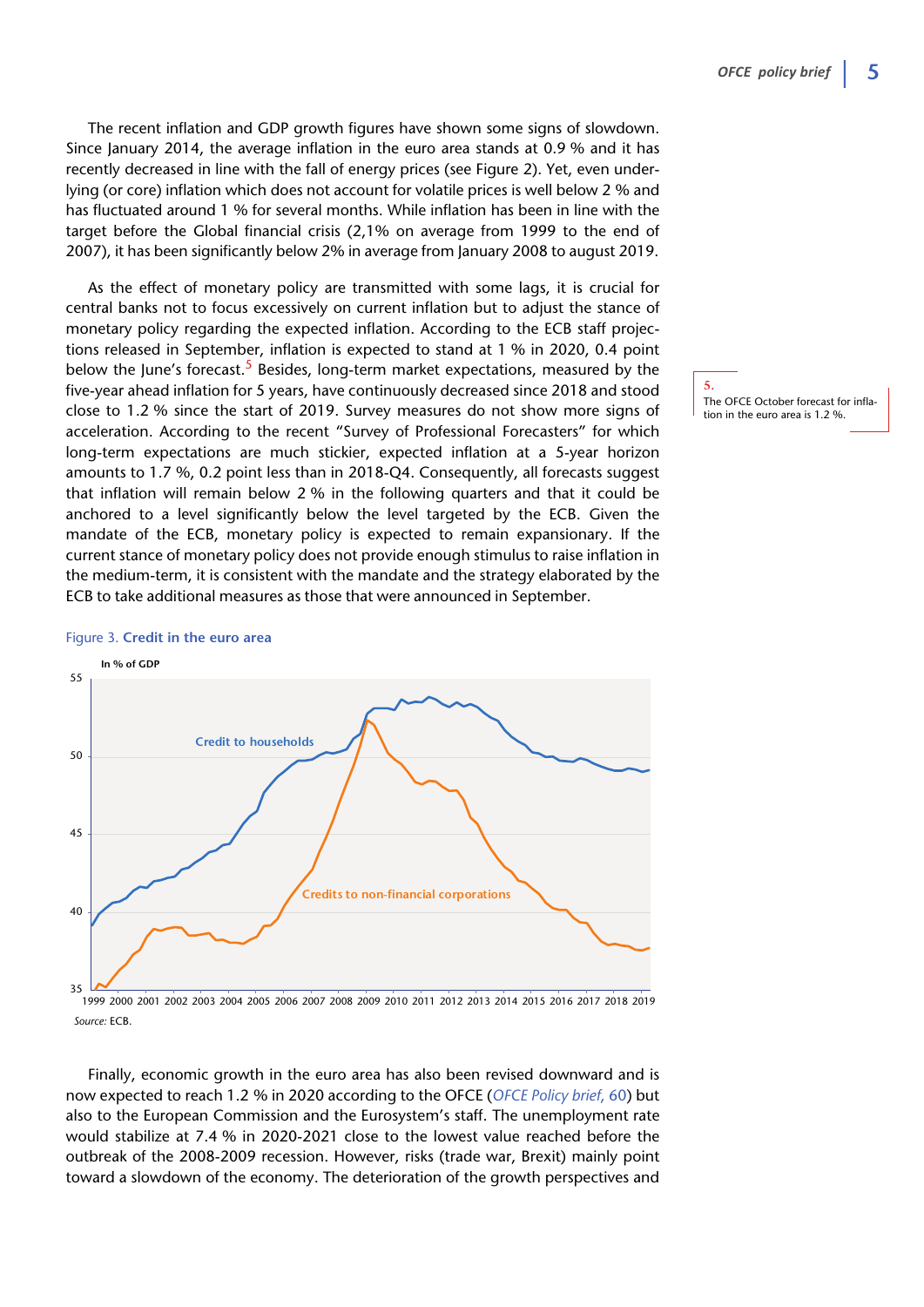**6.** Rue de la Banque n° 56 : « La courbe de Phillips existe-t-elle encore ? », 12/02/2018.

rising uncertainty in the global economic and financial environment therefore provide incentives for the ECB to ease monetary policy.

The measures announced by the ECB in September would support domestic demand and employment in the euro area. According to the Phillips curve, it would therefore help to raise inflation although it must be acknowledged that the Phillips curve has flattened. Yet, economists from the Banque de France have recently estimated that it would still be relevant in the euro area.<sup>6</sup> Besides, the ECB announced a TLTRO-III programme, motivated by subdued growth of credit to non-financial agents. The aim of TLTRO is indeed to enhance favourable financing conditions for banks and to give them incentives to stimulate bank lending to non-financial agents. The first programme was announced in June 2014 to deal with the weakness of credit in the euro area. A second series started in June 2016. Considering the role of bank lending in the financing of non-financial corporations and the continuing decrease in credit ratios to households and non-financial corporations, the ECB has considered that it was still needed to support bank lending. The ratio of credit-to-GDP for non-financial corporation has continuously declined since 2009 and has recorded its lowest level since September 2004 (see Figure 3). Consequently, the package of measures taken by the ECB in September 2019 would be motivated by inflation being below the target, the deterioration of growth perspectives in the euro area and by weak credit dynamics.

### **What are the expected effects?**

The reduction in the deposit facility rate is supposed to ease further credit conditions while the APP purchases aim to reinforce the accommodative impact of the deposit facility rate through a reduction of risk premia on both sovereign and corporate bonds, *via* the direct effect of purchases and the indirect effect of portfolio decisions. The purpose of the TLTRO programme is to provide favourable credit supply conditions, and to ensure a smooth transmission of the monetary policy stance to households and firms.



### Figure 4. **Stylised example of the tiering system and the reduction in the deposit facility rate**

*Note:* y axis in €Bn. The exempt tier is defined by the ECB as a multiple of required reserves set at 6. *Sources:* ECB announcement, authors calculations.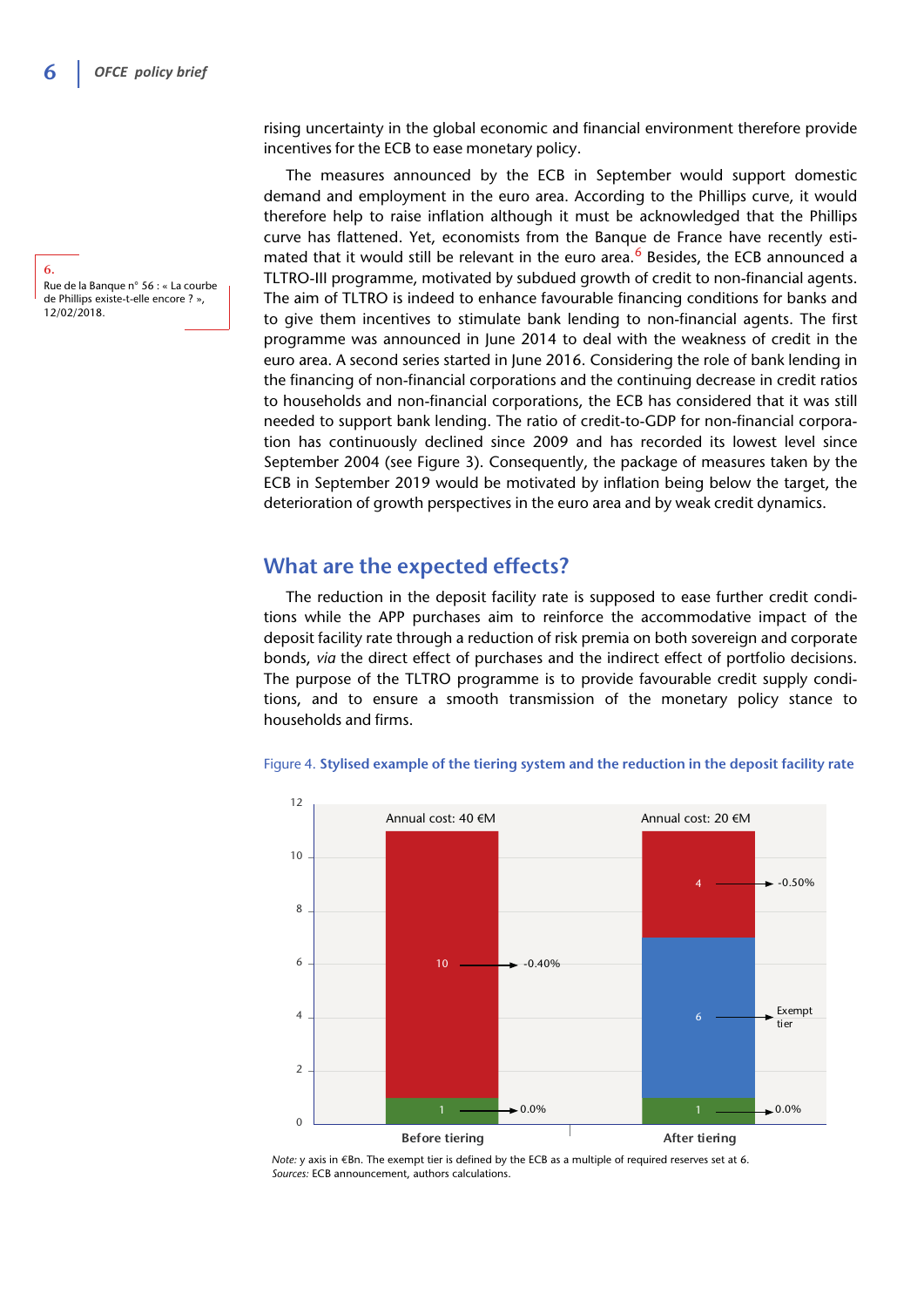In addition, the rationale for a tiering system is to reduce the adverse effect of the negative deposit facility rate on banks' net interest income. Whereas the rationale of a negative deposit facility rate on excess reserves is to push interbank interest rates lower and to provide incentives to banks to rebalance their activities towards riskier and more remunerative bank lending, the tiering system aims to preserve commercial banks' profitability. Some other central banks, the Bank of Japan (BoJ), the Swiss National Bank (SNB), the Swedish National Bank (Riksbank) and the Denmark's Nationalbanken (DNB), imposing negative interest rates on reserves have introduced a tiering system. For instance, the SNB cut the rate on sight deposits to -75bps in January 2015 and put in place a two-tier system where deposits in excess of 20 times the minimum reserve requirement would be subject to the negative policy rate. The implementation of a tiering system should be viewed as a complementary way to revive the APP purchases. The ECB's balance sheet expanded massively with deposits at the ECB now near €1.9 trillion. With 93% of these deposits being subject to negative rates, introducing a tiering system would generate significant gains for commercial banks.

The Figure 4 shows a stylized example of the effect of introducing a tiering system – considering the exemption set by the ECB for the first maintenance period – for a bank with 11 €Bn of reserves with 1 €Bn of required reserves and 10 €Bn of excess reserves. The gain for such a stylized bank would be of 20  $\epsilon$ M per year. At the opposite, for a bank for which the excess reserves after the implementation of the tiering system represent more than 80% of the excess reserves before the implementation (because they have only a marginal part of their reserved that are required reserves), then the decrease in the deposit rate dominates and the cost increases. Such a case would happen if a bank has less than 3.3% of its reserves that are required reserves. As a reference value, the overall average for this ratio for EA banks is 7.3%. It is nevertheless possible that some banks that sold very large quantities of securities to the ECB would be in that situation, but in that case, they would have most certainly earned very large capital gains from selling these securities.

However, the gain is not shared equally across the Eurozone. Excess reserves are concentrated in the core countries (see Table 2). German bank deposits amount to about €595bn, so 33% of the total deposit facility, while French banks amount to €237bn (28%). Altogether, Germany, France, Netherlands, Belgium, Austria, Finland and Luxembourg account for 88% of euro area excess reserves while Italy and Spain represent 8% of total excess reserves. Eventually, the gain from the tiering system is therefore concentrated in banks in the core countries (2.7  $\epsilon$ Bn) whereas the gain for banks in the periphery is much smaller (0.9 €Bn). Interestingly, Spanish, Italian, Portuguese or Greek banks have some unused exemptions such that they could increase their excess reserves at no cost. This regional heterogeneity is also visible in the use of the TLTRO programmes. France and Germany have absorbed 29% of ECB's TLTROs, while Italy and Spain amount to almost the double. The two-tier balance will therefore rebalance the advantages of ECB non-standard measures in favor of core countries.

Overall, commercial banks with unused exempted reserves could borrow from the ECB (at -0.50%) to take advantage of the carry arbitrage opportunity (with reserves remunerated at 0%). A large utilisation of TLTRO-III could help ease tensions in interbank markets and create a favourable environment for bank lending.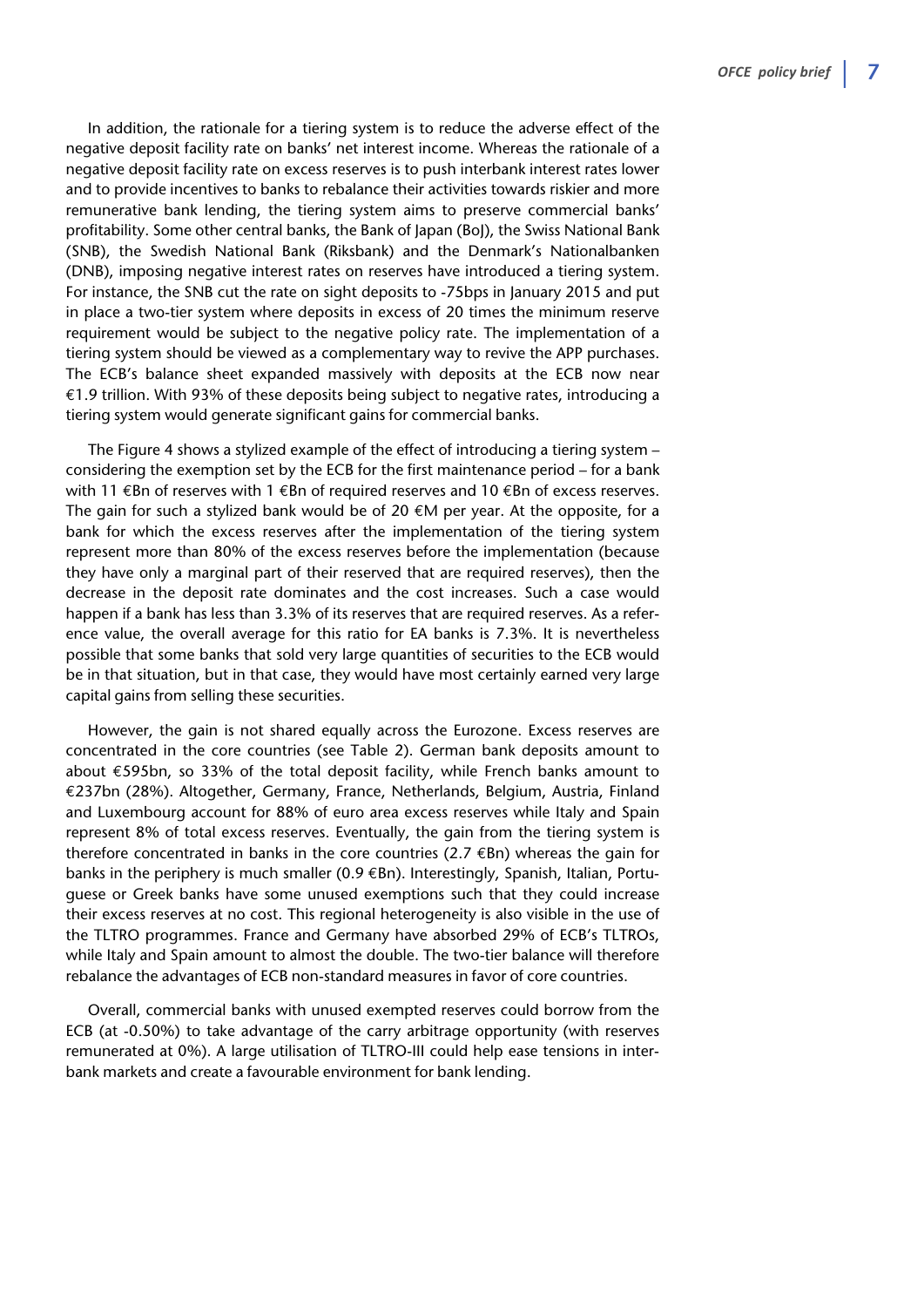**In €, Bn**

|                            | <b>Before 12 September 2019</b> |                           |                              | With tiering system and reduction in deposit facility rate |                   |                                  |                                         |                               |                        |
|----------------------------|---------------------------------|---------------------------|------------------------------|------------------------------------------------------------|-------------------|----------------------------------|-----------------------------------------|-------------------------------|------------------------|
|                            | <b>Required</b><br>reserves     | <b>Excess</b><br>reserves | <b>Cost with</b><br>$-0.40%$ | <b>Cost with</b><br>$-0.50%$                               | <b>Exemptions</b> | Non-exempt<br>excess<br>reserves | <b>Excess</b><br>reserves<br>gross cost | <b>Tiering</b><br>system gain | <b>Overall</b><br>qain |
| Germany                    | 36                              | 595                       | 2,38                         | 2,98                                                       | 216               | 379                              | 1,90                                    | 1,08                          | 0,49                   |
| France                     | 26                              | 512                       | 2,05                         | 2,56                                                       | 156               | 356                              | 1,78                                    | 0,78                          | 0,27                   |
| Netherlands                | 11                              | 158                       | 0,63                         | 0,79                                                       | 66                | 92                               | 0,46                                    | 0,33                          | 0,17                   |
| Belgium                    | 6                               | 61                        | 0,24                         | 0,31                                                       | 36                | 25                               | 0,13                                    | 0,18                          | 0,12                   |
| Finland                    | 2                               | 91                        | 0,36                         | 0,46                                                       | 12                | 79                               | 0,40                                    | 0,06                          | $-0,03$                |
| Austria                    | 4                               | 34                        | 0,14                         | 0,17                                                       | 24                | 10                               | 0,05                                    | 0,12                          | 0,09                   |
| Luxembourg                 | 4                               | 121                       | 0,48                         | 0,61                                                       | 24                | 97                               | 0,49                                    | 0,12                          | 0,00                   |
| <b>Core countries</b>      | 89                              | 1572                      | 6,29                         | 7,86                                                       | 534               | 1038                             | 5,19                                    | 2,67                          | 1,10                   |
| Spain                      | 15                              | 84                        | 0,34                         | 0,42                                                       | 90                | $\Omega$                         | 0                                       | 0,42                          | 0,34                   |
| Italy                      | 15                              | 63                        | 0,25                         | 0,32                                                       | 90                | 0                                | $\mathbf 0$                             | 0,32                          | 0,25                   |
| Portugal                   | 2                               | 10                        | 0,04                         | 0,05                                                       | 12                | 0                                | 0                                       | 0,05                          | 0,04                   |
| Greece                     | 2                               | $\mathbf 0$               | 0,00                         | 0,00                                                       | 12                | 0                                | 0                                       | 0,00                          | 0,00                   |
| Ireland                    | 2                               | 24                        | 0,10                         | 0,12                                                       | 12                | 12                               | 0,06                                    | 0,06                          | 0,04                   |
| Cyprus                     | 1                               | 12                        | 0,05                         | 0,06                                                       | 6                 | 6                                | 0,03                                    | 0,03                          | 0,02                   |
| Malta                      | 1                               | 4                         | 0,02                         | 0,02                                                       | 6                 | 0                                | 0                                       | 0,02                          | 0,02                   |
| <b>Periphery countries</b> | 38                              | 197                       | 0,79                         | 0,99                                                       | 228               | 18                               | 0,09                                    | 0,90                          | 0,70                   |
| Central eastern countries  | 5                               | 19                        | 0,08                         | 0,10                                                       | 30                | $\mathbf{0}$                     | 0,00                                    | 0,10                          | 0,08                   |
| <b>Total</b>               | 132                             | 1788                      | 7,15                         | 8,94                                                       | 792               | 1056                             | 5,28                                    | 3,66                          | 1,87                   |

Table 2. **Gain and loss for the banking system of the reduction in the deposit facility rate and the tiering system**

*Source:* Authors computations, ECB data. These computations rely on the assumption that banks within each country are homogenous in terms of the ratio of required and excess reserves. For instance, the true cost/gain would be different in the extreme case in which one bank would concentrate all required reserves and another bank all excess reserves.

## **What are the potential risks?**

The negative interest rate policy has pushed down the overnight interest rate at historical low level. Long term sovereign yields have also declined not only because of the 12 September decisions and the implementation of assets purchases but also because demand for safe (sovereign) assets remains high. In October 2019, long-term interest rates—with a ten year maturity—were in negative territory for 9 out of 18 euro area countries.<sup>7</sup> The highest interest rate was recorded for Greece where it stood at 1.3 %. Actually, nominal short and long term rates have reached their lowest value since 1999. Considering historical data, it is also the case for nominal interest rates in France since 1870. However, looking at the real interest rate—defined as the difference between the nominal interest rate and the current inflation rate—leads to a more nuanced picture. Even after removing the exceptional episodes of World War I and II, real long-term interest rates have been negative in the 1920s, 1930s and 1970s (Figure 5). From 1974 to 1980, the average long-term real interest rate amounted to -0.8% with a lowest level at -3.1% in 1974. While the most recent period experiences the lowest nominal interest rates since more than a century, it does not correspond to uncharted territory and so is not as exceptional in terms of real interest rates.

As mentioned above, the decrease of interest rates is expected to boost aggregate demand and notably investment and private consumption. Nevertheless, there may be adverse effects with low and even negative interest rates. First, the positive impact of lower interest rate on consumption is driven by a substitution effect. Households face a trade-off between present consumption and future consumption (saving) and lower

As indicated by the ECB, there are no Estonian sovereign debt securities that comply with the definition of long-term interest rates as used for other euro area countries.

**7.**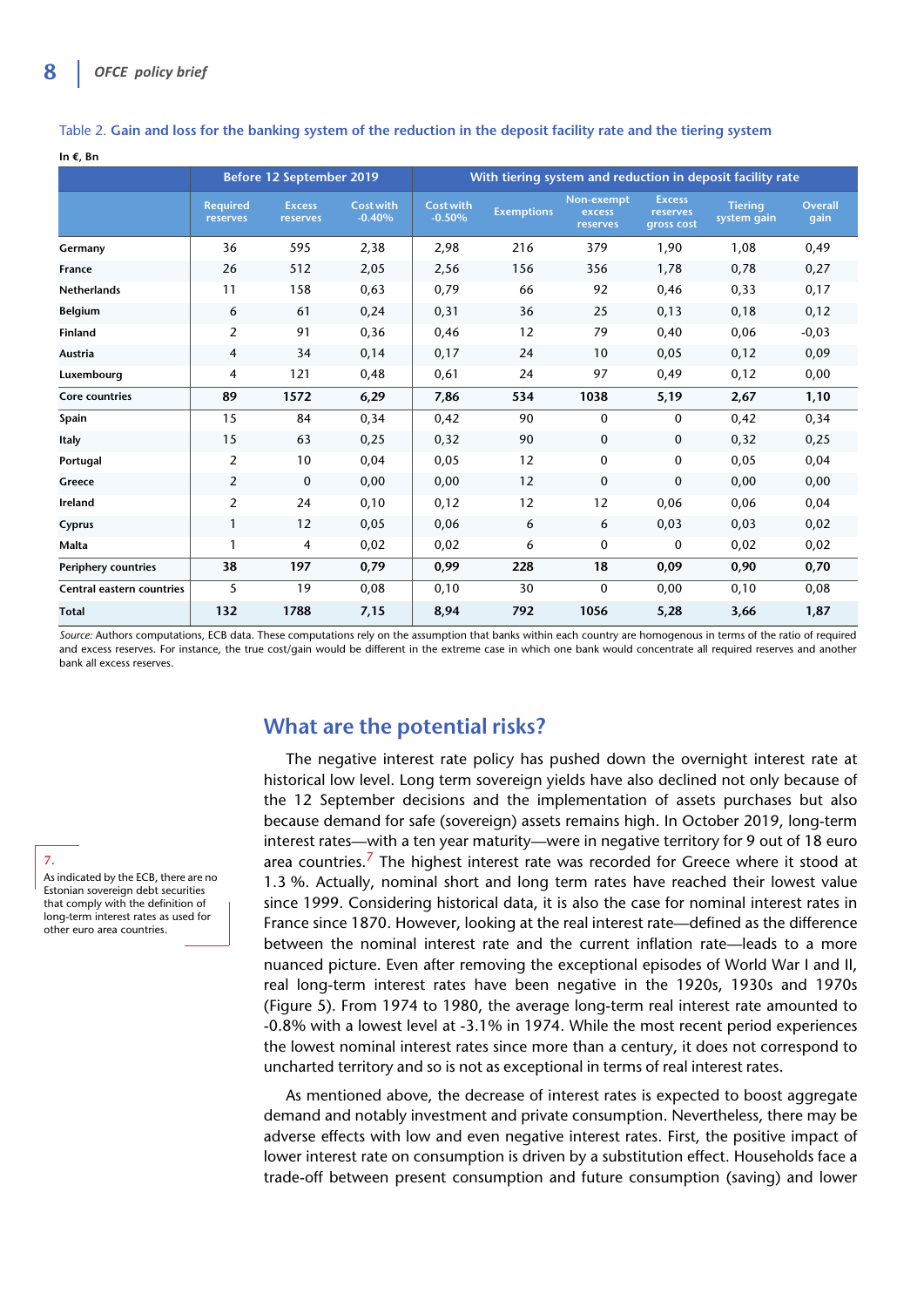interest rates decrease the relative price of present consumption. Households have less incentives to save and more to borrow. The impact may yet be mitigated or reversed through a revenue effect according to which the reduction of interest rate leads households to increase saving as they seek to offset the loss of saving revenues stemming from the decrease of interest rate.

![](_page_8_Figure_2.jpeg)

### Figure 5. **Interest rates for France: a historical perspective**

There has been yet a growing controversy in Germany on the side-effects of the low rate policy. The ECB monetary policy has been accused to cut down saving revenues of German's households, being responsible for high household savings and therefore low consumption and low growth. It is therefore considered in the public debate that the revenue effect is stronger than the substitution effect. The Figure 6 shows the correlation between households saving rates and interest rates for a panel of the 4 biggest countries of the euro area and suggests that this mechanism is indeed at work. The link between savings and interest rates was null before 2008, consistent with Aizenman *et al.* (2019) that have shown that, at the macroeconomic level, the effect of real interest rates on private saving is not significant, but is negative since 2011 when the ECB massively cut interest rates. If this result were a general one, it would imply that a reduction in the interest rate would increase savings. We now show that this result is not general and rely on a composition bias.

Aizenman *et al.* (2019) have argued that the revenue effect—lower interest rate increases saving—would dominate for countries with a well-developed financial market and an ageing population. This may explain why the low interest rate policy has been a concern for the euro area where population is aging. However, this relationship may also be biased by the fact that households' saving rates depend on retirement national systems, unemployment benefit national systems, homeownership rates, and cultural or historical national specificities. In addition, it may also be the case that it is the low growth environment since 2011 that drives both the policy response of the ECB and the households' saving rate, i.e. a standard example of an omitted variable bias.

Jordà, Òscar, Moritz Schularick, and Alan M. Taylor (2017). "Macrofinancial History and the New Business Cycle Facts." in *NBER Macroeconomics Annual 2016*, volume 31, edited by Martin Eichenbaum and Jonathan A. Parker. Chicago: University of Chicago Press.

Aizenman, Joshua, Yin-Wong Cheung, and Hiro Ito (2019). "The interest rate effect on private saving: Alternative perspectives." *Journal of International Commerce*, *Economics and Policy,* 10(1).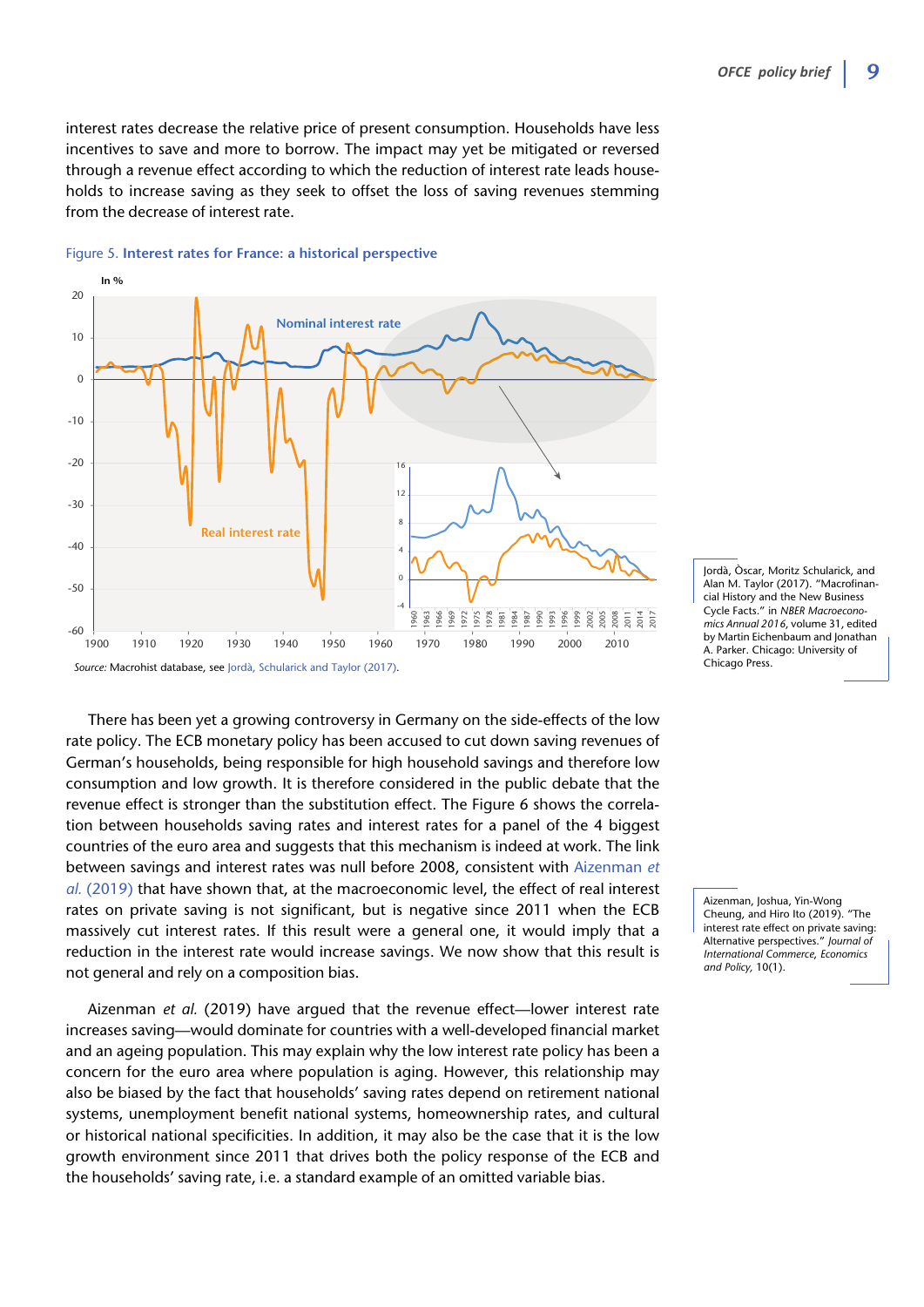![](_page_9_Figure_1.jpeg)

Figure 6. **Interest rates and saving rates in the 4 biggest EA countries** 

*Note:* Red circles are for the period before the crisis (2008Q2), the empty grey circles are for the period of the crisis (2008Q3 to 2011Q2) and the blue circles are for the period starting when Mario Draghi becomes President of the ECB (2011Q3). *Source:* Eurostat.

The Figure 7 shows the correlation between households saving rates and interest rates for the same countries of the euro area but now country by country. While it is true that the saving ratio has recently increased in Germany together with interest rates declining, this was already the case before 2008 when the levels of interest rates were higher. The revenue effect seems to be always stronger in Germany whatever the level of the interest rate. However, the negative correlation between the saving rate and the long-term interest rates observed for Germany cannot be generalized to other euro area countries. In the recent period, the relationship is positive for all three other countries. This tends to support the idea that there is a German specificity at work here possibly due to the very low homeownership rate in Germany, among other things—more than a general rule. Overall, the argument that the low ECB policy rates are responsible for the low euro area growth through their effects on savings seems especially weak.

Monetary policy has also been criticized by banks as it would reduce the profits from banking intermediation. Due to their deposit-taking and lending activities, the profitability of banks partially depends on the difference between the interest rate applied to loans—generally at long maturities—and the interest rate applied to deposits, which a short maturity. Assets purchase would contribute to flattening the yield curve with would reduce interest rate margins. The effect may be strengthened by the negative interest rate policy if the pass-through of interest rates cuts is stronger for interest rates applied to loans compared to interest rate on deposits. If the interests paid to household and business on their deposits cannot be negative by choice—the bank is reluctant to lose customers—or by legal constraints, commercial banks would see their margins reduce. The argument, however, needs to be nuanced since TLTRO programmes allow banks to finance themselves at negative rates from the central bank. Profitability may also increase since lower interest rates reduce the interest expense for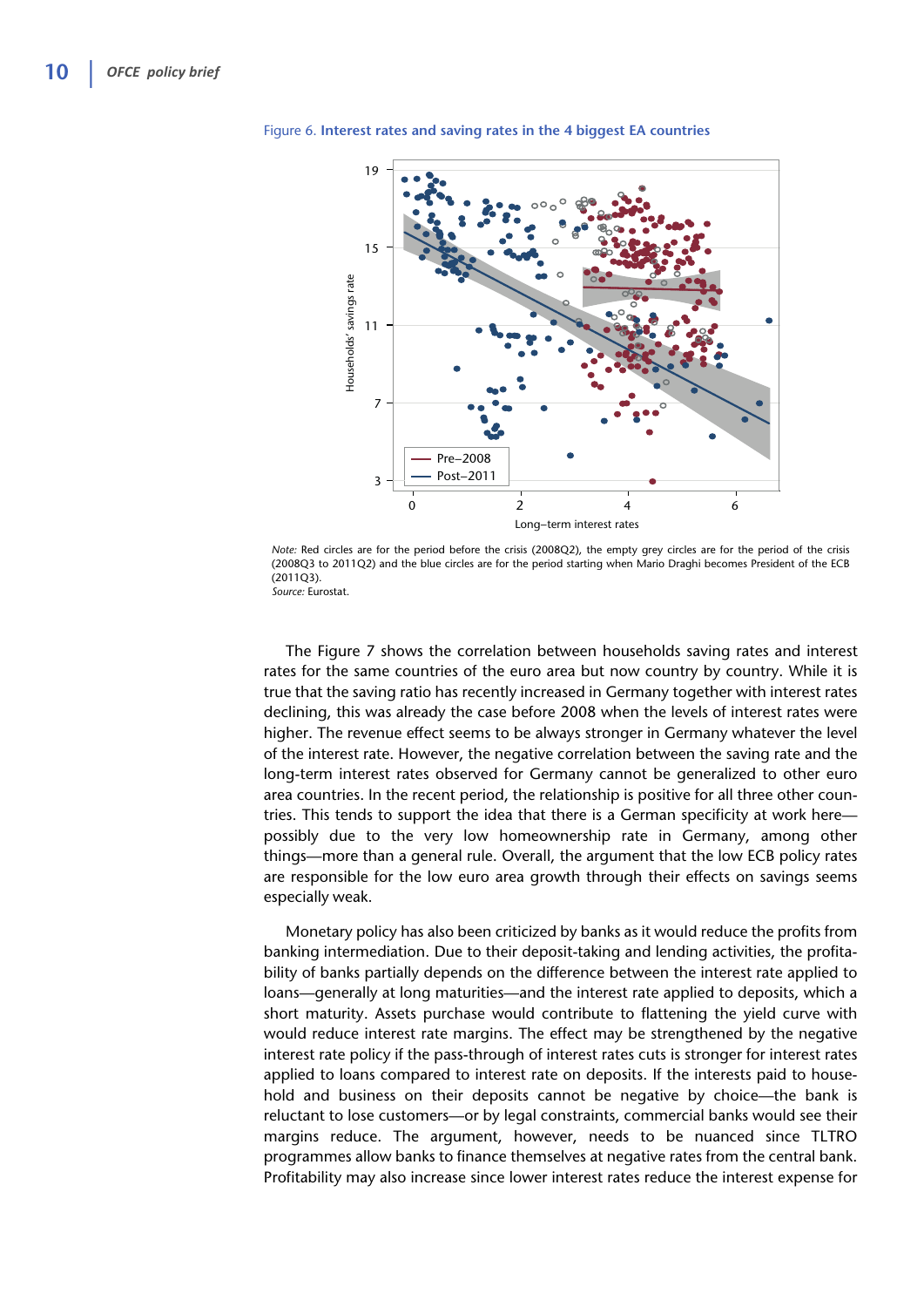![](_page_10_Figure_1.jpeg)

### Figure 7. **Interest rates and saving rates at the national level**

*Source:* Eurostat. Note: Red circles are for the period before the crisis (2008Q2), the empty grey circles are for the period of the crisis (2008Q3 to 2011Q2) and the blue circles are for the period starting when Mario Draghi becomes President of the ECB (2011Q3).

firms and households and decrease the default rate on credits. The effect of interest rates on banks profitability is therefore an empirical issue. There is however no consensus. Dell'Ariccia *et al.* (2017) find a negative impact whereas Madaschi and Nuevo (2017) find a positive impact. The effect of the negative interest rate policy has been specifically analysed by Boungou (2019) from a sample of 2442 banks operating in the 28 countries of the European Union. He finds that negative interest rates have weigh down on banks' margins but not on profitability since banks have been able to raise non-interest income (commissions and fees). These conclusions are supported by the recent dynamics of profits and margins indicators in the euro area. There is indeed no evidence of declining profits and even no reduction in the net interest margins (NIM) since the introduction of negative interest rates in the euro area (Figure 8), nor in Germany (Figure 9) where criticisms against ECB policies are among the fiercest. The returns on assets and on equity were negative in 2011 and 2012 and have steadily increased since then.

The same line of arguments has been used to state that the current environment of low interest rates poses strong challenges to insurance companies, that would see their

Dell'Ariccia G., Laeven L. and Suarez G., (2017). "Bank Leverage and Monetary Policy's Risk-taking Channel: Evidence from the United States." *Journal of Finance*, 72(2), 613–654.

Madaschi C. and Nuevo I., (2017). "The profitability of banks in a context of negative monetary policy rates: the cases of Sweden and Denmark." European Central Bank. *Occasional Paper Series*, No. 195. Boungou, W., (2019). "Negative Interest Rates, Bank Profitability and Risk-taking." *OFCE Working Paper*, n° 10.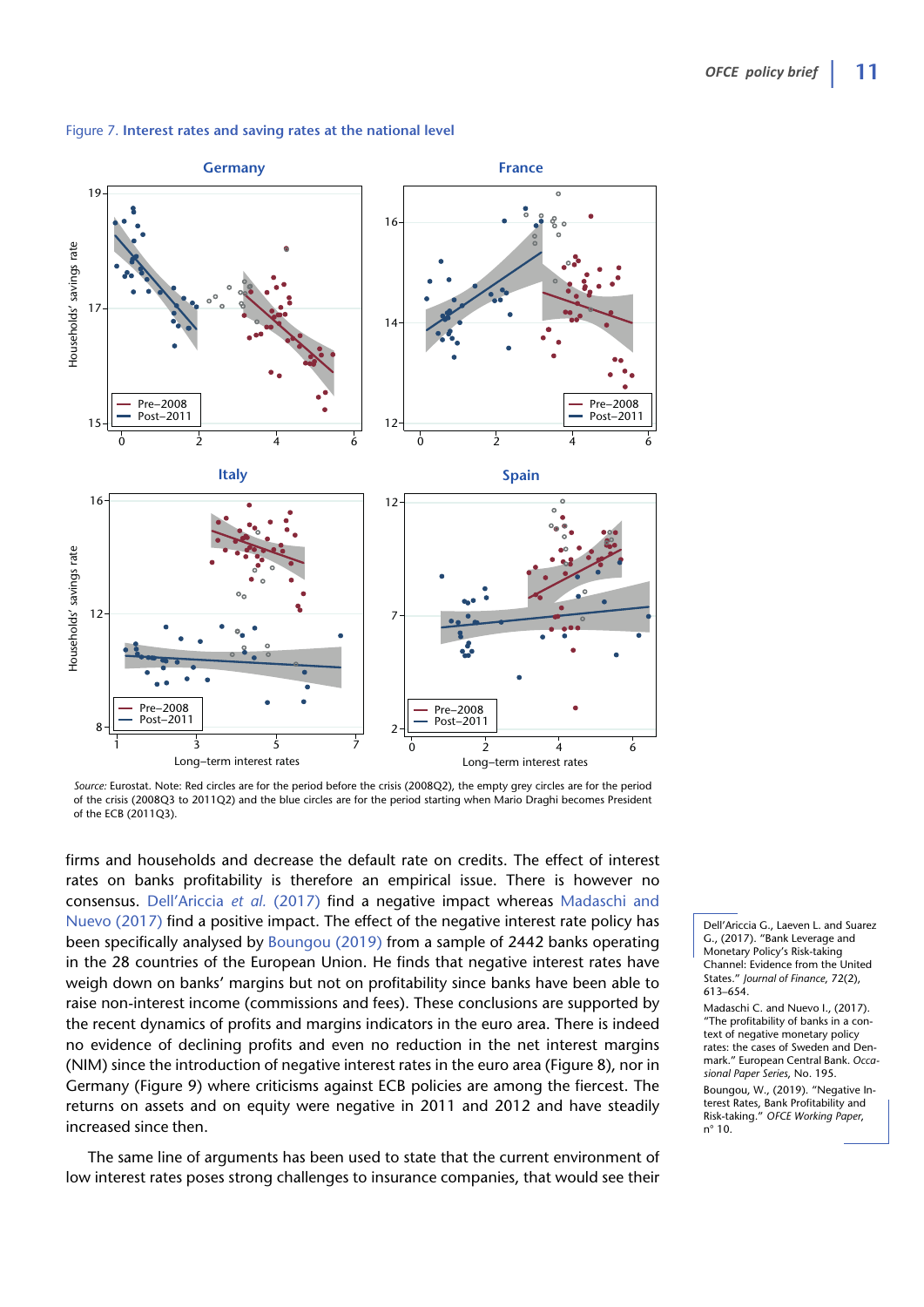**In %** *Source:* ECB. -4 -2  $\Omega$ 2 4 6 8 10 12 14 -0,4 -0,2  $\Omega$ 0,2 0,4 0,6 0,8 1,0 1,2 1,4 2007 2008 2009 2010 2011 2012 2013 2014 2015 2016 2017 2018 **NIM (% of assets) RoA (%) RoE (%, right scale)** Introduction of negative rates

### Figure 8. **Euro area banks' profits**

![](_page_11_Figure_3.jpeg)

![](_page_11_Figure_4.jpeg)

profitability and solvency negatively affected. This would mainly be due to the main characteristic of the insurance business model: these companies hold large amount of fixed-term investments in their balance sheet. In particular, the life-insurance business is often characterised by the presence of financial guarantees, granting a minimum rate of return to policyholders. These guarantees might represent a threat to life-insurance companies that sold a large share of these products in the past. However, entry and management fees represent a significant share of revenues for insurance companies (in parallel to non-interest income for banks) that enable them to buffer the decline in interest rates. The Figure 10 shows the turnover and profit of the 13 major euro area insurance companies—a very concentrated market where the biggest actor, Allianz,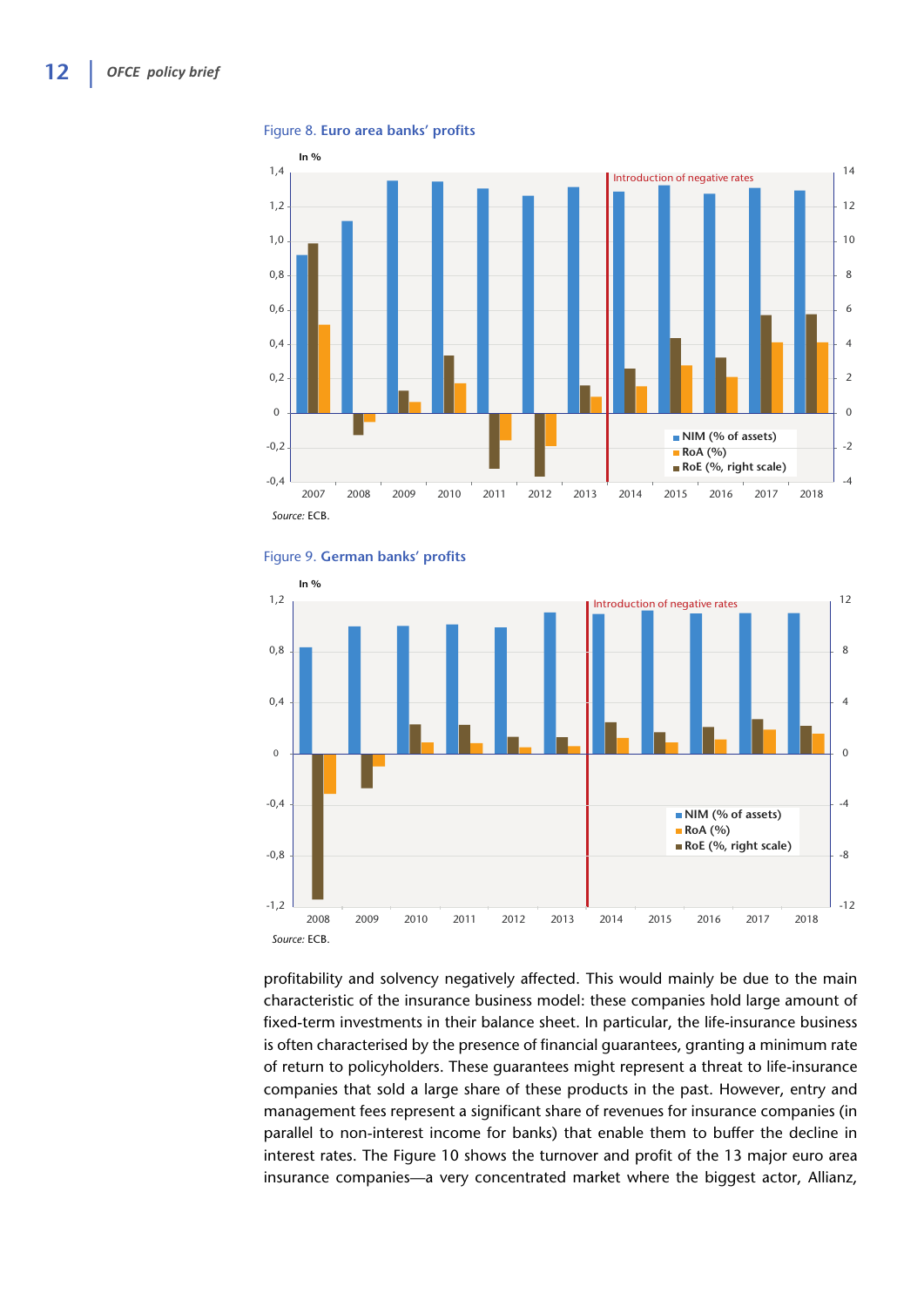has a turnover more than 10 times the turnover of the 13<sup>th</sup> actor, Ageas. Overall, the effect of low interest rates on insurance companies' profits does not seem that stark, at least on their future perspectives. As an example, the operating profit of one of the key actors of the sector, Axa, went from 4.7  $\epsilon$ Bn in 2013, before the introduction of negative interest rates to 6.2  $\epsilon$ Bn in 2018. The risks posed by low interest rates to insurance companies seem overstated and it appears categorical from this point of view to mention a rise in systemic risk to banks and insurance companies.

![](_page_12_Figure_2.jpeg)

![](_page_12_Figure_3.jpeg)

*Note:* Expectations for 2019, 2020 and 2021 are the average of market analysts' expectations. The sample comprises Axa, CNP Assurances, Scor, Allianz, Talanx, Hannover Ruckversicherung, Munchener Ruckversicherung, Unipolsai, Generali, Mapfre, Ageas, Aegon and NN Group. *Source:* Zonebourse.com.

Critics of the current expansionary stance of monetary policy in the euro area also point out that it would increase the number of "zombie" firms. "Zombie" firms are insolvent and less productive firms which are kept alive because they benefit from low interest rates charged by banks. They would then contribute to reducing potential growth. The reference to "zombie" firms was notably documented for Japan during the 1990's. It would be the consequence of low interest rates and bad allocation of banks' lending. The resurgence of this debate in Europe echoes the observed decrease in productivity as highlighted by Andrews and Petroulakis (2019).

The package of measures implemented by the ECB aims to improve the financing conditions for non-financial agents and has triggered a reduction in market and retailbanking interest rates. Interests paid by firms have been reduced from 4.1% of the value added in 2014 to 2.8% in 2019Q2. However, low interest rate is not a sufficient condition for claiming that the proportion of "zombie" firms has increased. Hoshi (2006) classifies a firm as a "zombie" if it benefits from an implicit subsidy from banks, meaning that it has interest payments below a minimum required level. The story of "zombie" firms is intrinsically related to weak banks or "zombie" banks that should be restructured but are kept alive. The problem with "zombie" firms may not stem from monetary policy but could result from the persistence of bank troubles.

See Andrews, D., and F.Petroulakis (2019). "Breaking the shackles: Zombie firms, weak banks and depressed restructuring in Europe." *ECB Working Paper*, n° 2240. Hoshi, T. (2006). "Economics of the living dead." *The Japanese Economic Review*, 57(1), 30–49.